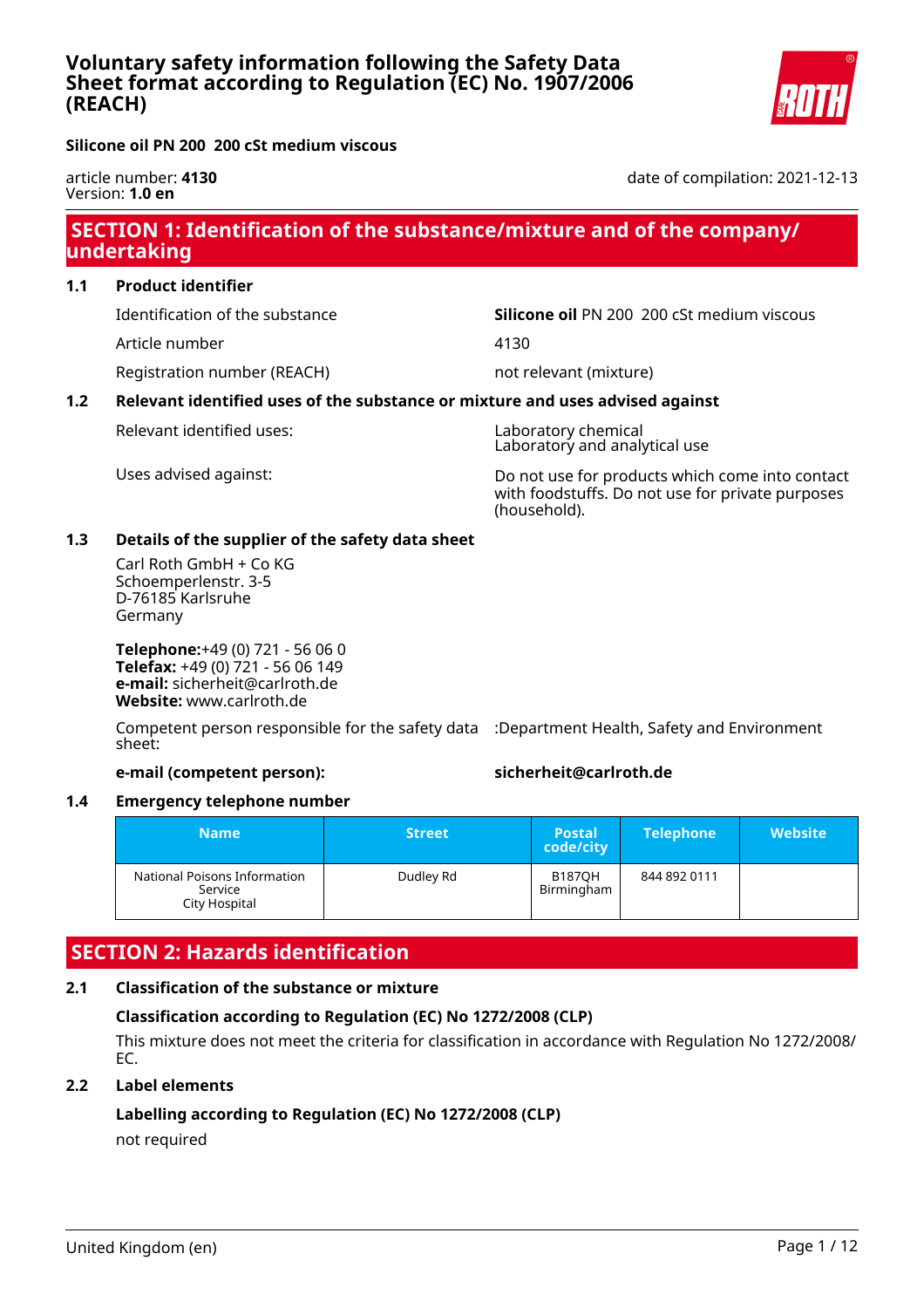

### **Silicone oil PN 200 200 cSt medium viscous**

article number: **4130**

#### **2.3 Other hazards**

#### **Results of PBT and vPvB assessment**

This mixture does not contain any substances that are assessed to be a PBT or a vPvB.

## **SECTION 3: Composition/information on ingredients**

#### **3.1 Substances**

not relevant (mixture)

#### **3.2 Mixtures**

#### **Description of the mixture**

| Name of sub-<br>stance | <b>Identifier</b>    | $Wt\%$       | <b>Classification acc. to</b><br><b>GHS</b> | <b>Pictograms</b> | <b>Notes</b> |
|------------------------|----------------------|--------------|---------------------------------------------|-------------------|--------------|
| Polysiloxane           | CAS No<br>68083-14-7 | $> 95 - 100$ |                                             |                   |              |
|                        | EC No<br>614-272-9   |              |                                             |                   |              |

For full text of abbreviations: see SECTION 16

# **SECTION 4: First aid measures**

#### **4.1 Description of first aid measures**



#### **General notes**

Take off contaminated clothing.

#### **Following inhalation**

Provide fresh air.

#### **Following skin contact**

Rinse skin with water/shower.

#### **Following eye contact**

Rinse cautiously with water for several minutes.

#### **Following ingestion**

Rinse mouth. Call a doctor if you feel unwell.

- **4.2 Most important symptoms and effects, both acute and delayed** Symptoms and effects are not known to date.
- **4.3 Indication of any immediate medical attention and special treatment needed** none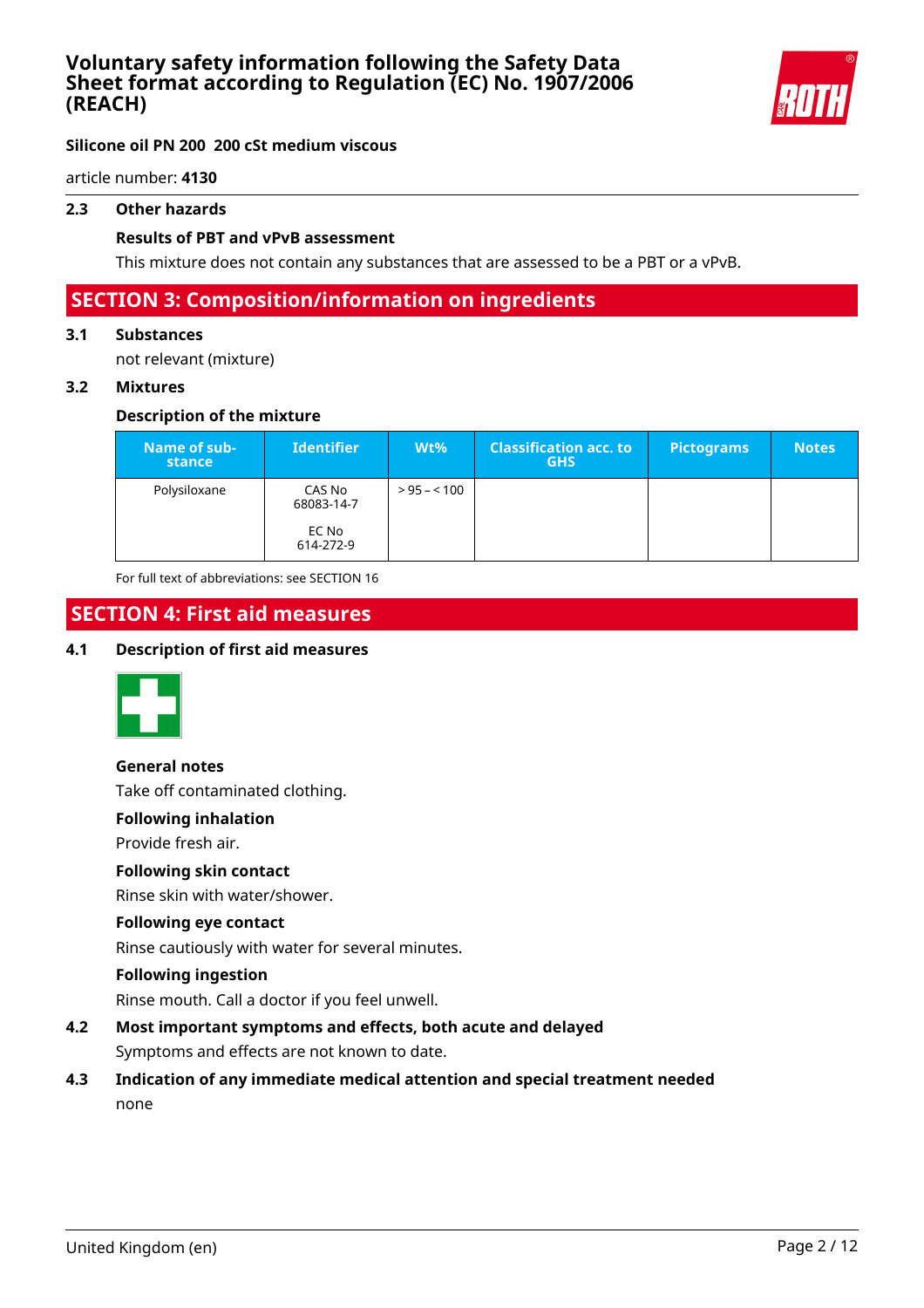

**Silicone oil PN 200 200 cSt medium viscous**

article number: **4130**

### **SECTION 5: Firefighting measures**

#### **5.1 Extinguishing media**



#### **Suitable extinguishing media**

co-ordinate firefighting measures to the fire surroundings water spray, dry extinguishing powder, BC-powder, carbon dioxide (CO<sub>2</sub>)

#### **Unsuitable extinguishing media**

water jet

#### **5.2 Special hazards arising from the substance or mixture**

Combustible.

#### **Hazardous combustion products**

Carbon monoxide (CO), Carbon dioxide (CO₂), May produce toxic fumes of carbon monoxide if burning. Benzene

#### **5.3 Advice for firefighters**

In case of fire and/or explosion do not breathe fumes. Fight fire with normal precautions from a reasonable distance. Wear self-contained breathing apparatus.

### **SECTION 6: Accidental release measures**

**6.1 Personal precautions, protective equipment and emergency procedures**



#### **For non-emergency personnel**

No special measures are necessary.

#### **6.2 Environmental precautions**

Keep away from drains, surface and ground water.

#### **6.3 Methods and material for containment and cleaning up**

#### **Advice on how to contain a spill**

Covering of drains.

#### **Other information relating to spills and releases**

Place in appropriate containers for disposal.

#### **6.4 Reference to other sections**

Hazardous combustion products: see section 5. Personal protective equipment: see section 8. Incompatible materials: see section 10. Disposal considerations: see section 13.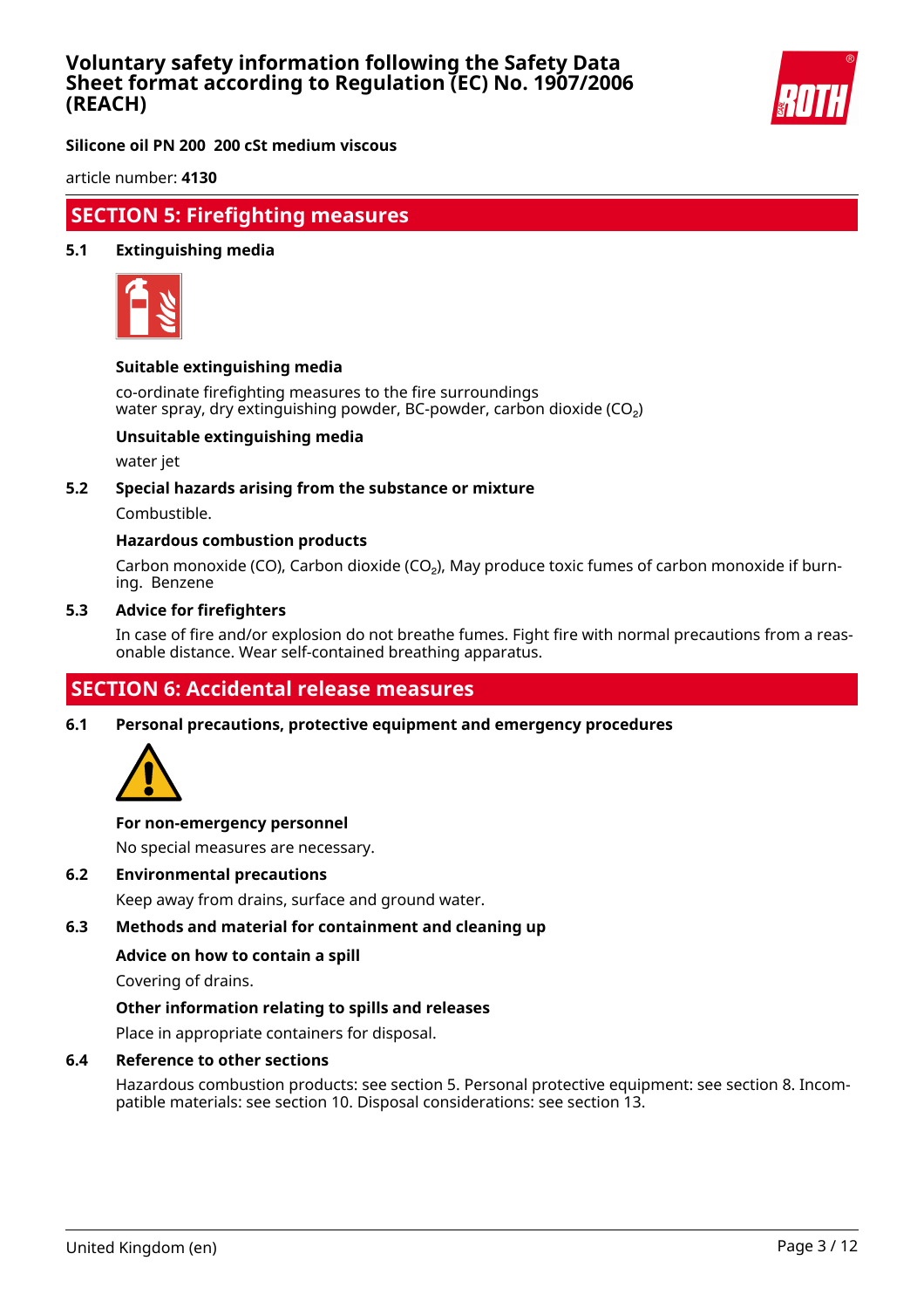

**Silicone oil PN 200 200 cSt medium viscous**

article number: **4130**

## **SECTION 7: Handling and storage**

**7.1 Precautions for safe handling** Provision of sufficient ventilation.

#### **Advice on general occupational hygiene**

Keep away from food, drink and animal feedingstuffs.

**7.2 Conditions for safe storage, including any incompatibilities**

Keep container tightly closed.

**Incompatible substances or mixtures**

Observe hints for combined storage.

**Consideration of other advice:**

**Specific designs for storage rooms or vessels**

Recommended storage temperature: 15 – 25 °C

**7.3 Specific end use(s)** No information available.

### **SECTION 8: Exposure controls/personal protection**

#### **8.1 Control parameters**

#### **National limit values**

#### **Occupational exposure limit values (Workplace Exposure Limits)**

This information is not available.

#### **8.2 Exposure controls**

#### **Individual protection measures (personal protective equipment)**

#### **Eye/face protection**



Use safety goggle with side protection.

#### **Skin protection**



#### **• hand protection**

Wear suitable gloves. Chemical protection gloves are suitable, which are tested according to EN 374.

#### **• type of material**

NBR (Nitrile rubber)

#### **• material thickness**

>0,11 mm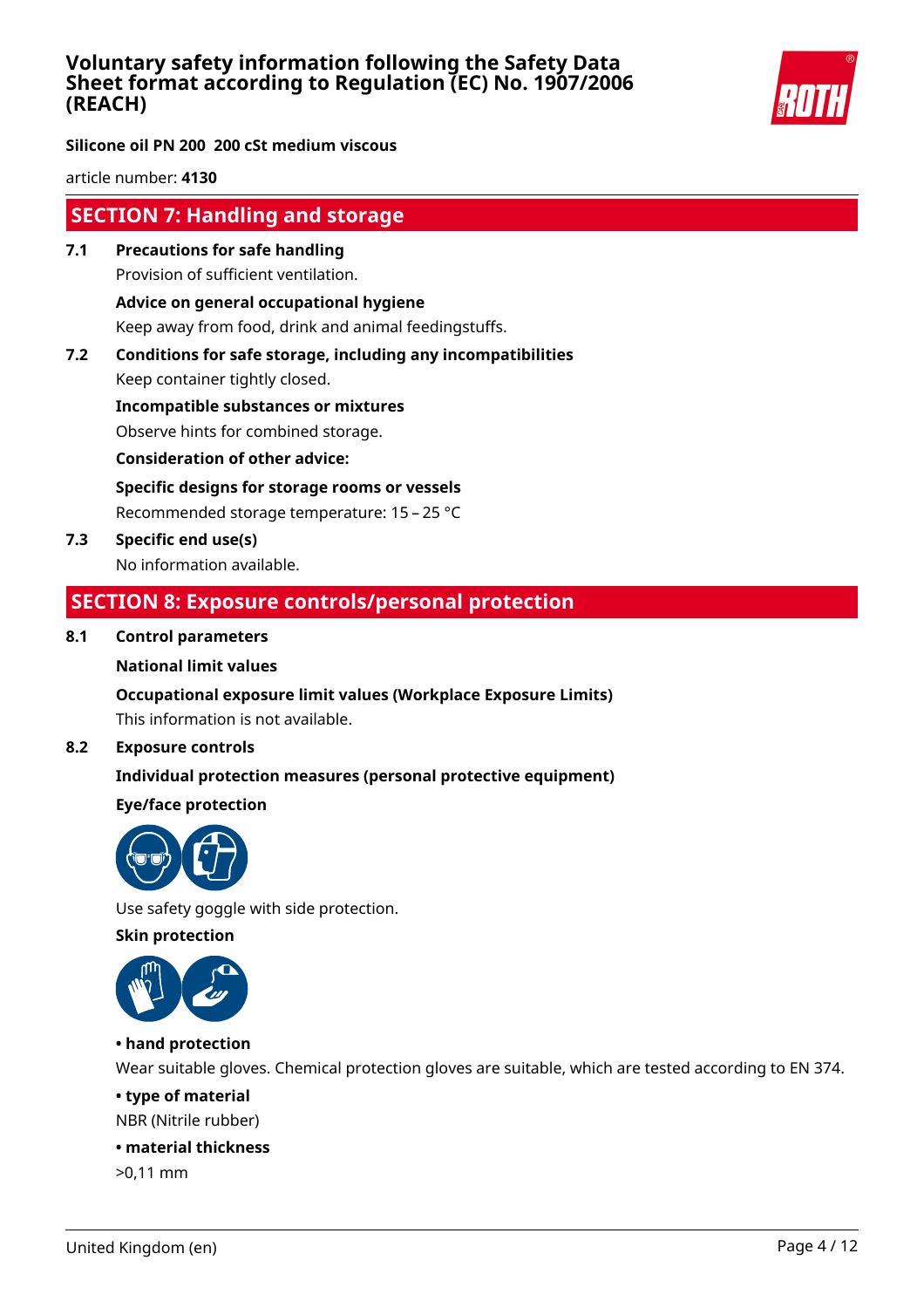

### **Silicone oil PN 200 200 cSt medium viscous**

article number: **4130**

#### **• breakthrough times of the glove material**

>480 minutes (permeation: level 6)

#### **• other protection measures**

Take recovery periods for skin regeneration. Preventive skin protection (barrier creams/ointments) is recommended.

#### **Respiratory protection**



Respiratory protection necessary at: Aerosol or mist formation. Type: A (against organic gases and vapours with a boiling point of > 65 °C , colour code: Brown).

#### **Environmental exposure controls**

Keep away from drains, surface and ground water.

#### **SECTION 9: Physical and chemical properties**

#### **9.1 Information on basic physical and chemical properties**

| Physical state                                                              | liquid                                                                                                    |
|-----------------------------------------------------------------------------|-----------------------------------------------------------------------------------------------------------|
| Colour                                                                      | different                                                                                                 |
| Odour                                                                       | odourless                                                                                                 |
| Melting point/freezing point                                                | $-55 °C$                                                                                                  |
| Boiling point or initial boiling point and boiling<br>range                 | >315 °C                                                                                                   |
| Flammability                                                                | this material is combustible, but will not ignite<br>readily                                              |
| Lower and upper explosion limit                                             | not determined                                                                                            |
| Flash point                                                                 | >295 °C                                                                                                   |
| Auto-ignition temperature                                                   | 460 °C                                                                                                    |
| Decomposition temperature                                                   | not relevant                                                                                              |
| pH (value)                                                                  | 7 (20 $^{\circ}$ C)                                                                                       |
| Kinematic viscosity                                                         | 180 – 220 $\text{mm}^2$ / <sub>s</sub> at 20 °C                                                           |
| Solubility(ies)                                                             |                                                                                                           |
| Water solubility                                                            | (The study does not need to be conducted be-<br>cause the substance is known to be insoluble in<br>water) |
| Solubility in toluene                                                       | soluble                                                                                                   |
| Partition coefficient<br>Partition coefficient n-octanol/water (log value): | this information is not available                                                                         |
|                                                                             |                                                                                                           |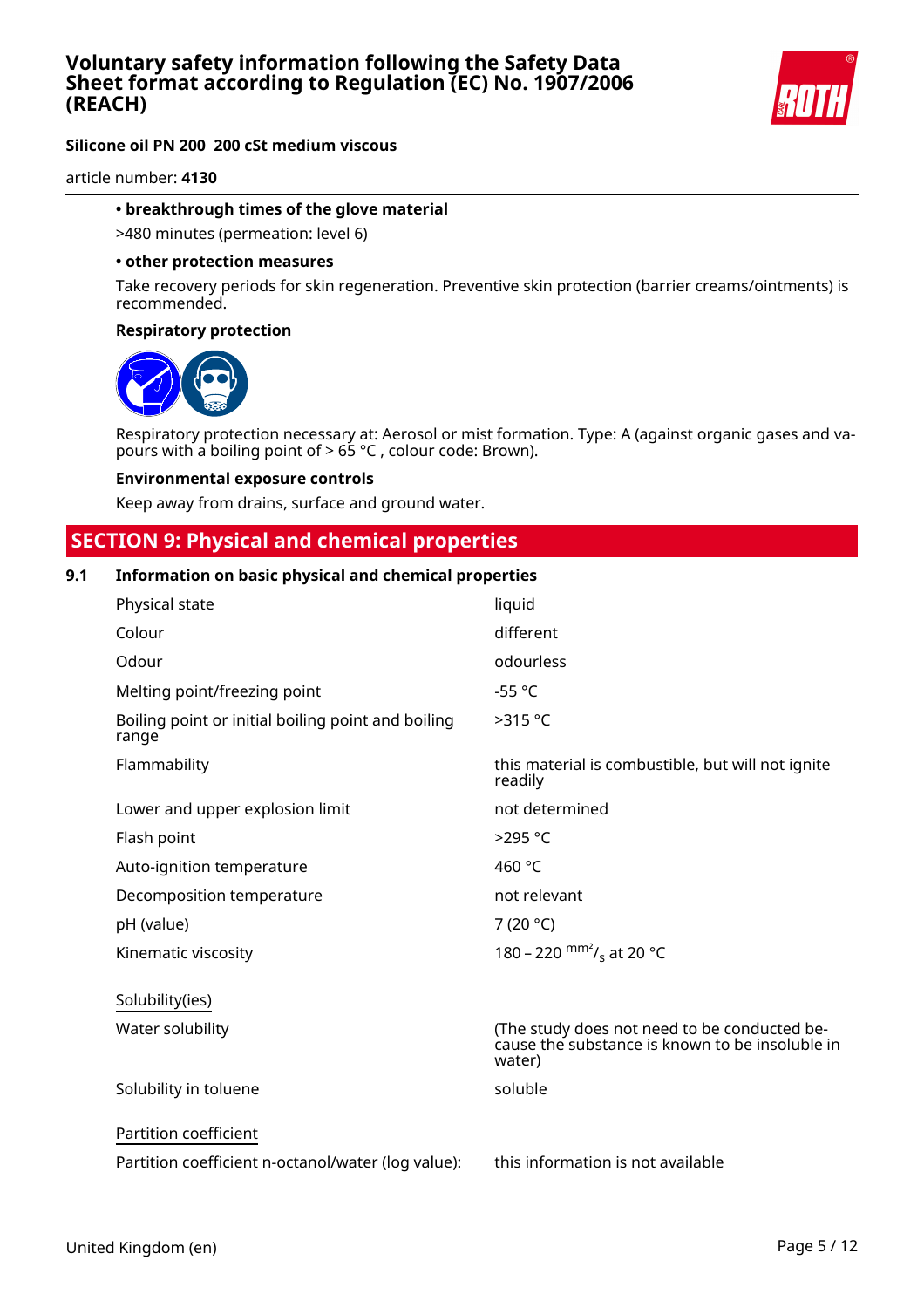

### **Silicone oil PN 200 200 cSt medium viscous**

article number: **4130**

| Vapour pressure                                        | 47 hPa at 20 $^{\circ}$ C<br>68 hPa at 50 $^{\circ}$ C                   |
|--------------------------------------------------------|--------------------------------------------------------------------------|
| Density and/or relative density                        |                                                                          |
| Density                                                | 1,04 $9/$ <sub>cm</sub> at 20 °C                                         |
| Relative vapour density                                | information on this property is not available                            |
| Particle characteristics                               | not relevant (liquid)                                                    |
| Other safety parameters                                |                                                                          |
| Oxidising properties                                   | none                                                                     |
| <b>Other information</b>                               |                                                                          |
| Information with regard to physical hazard<br>classes: | hazard classes acc. to GHS<br>(physical hazards): not relevant           |
| Other safety characteristics:                          |                                                                          |
| Temperature class (EU, acc. to ATEX)                   | T1<br>Maximum permissible surface temperature on<br>the equipment: 450°C |

# **SECTION 10: Stability and reactivity**

#### **10.1 Reactivity**

**9.2 Other information**

This material is not reactive under normal ambient conditions.

#### **If heated**

Vapours may form explosive mixtures with air.

#### **10.2 Chemical stability**

The material is stable under normal ambient and anticipated storage and handling conditions of temperature and pressure.

#### **10.3 Possibility of hazardous reactions**

**Violent reaction with:** strong oxidiser

#### **10.4 Conditions to avoid**

There are no specific conditions known which have to be avoided.

#### **10.5 Incompatible materials**

There is no additional information.

#### **10.6 Hazardous decomposition products**

Hazardous combustion products: see section 5.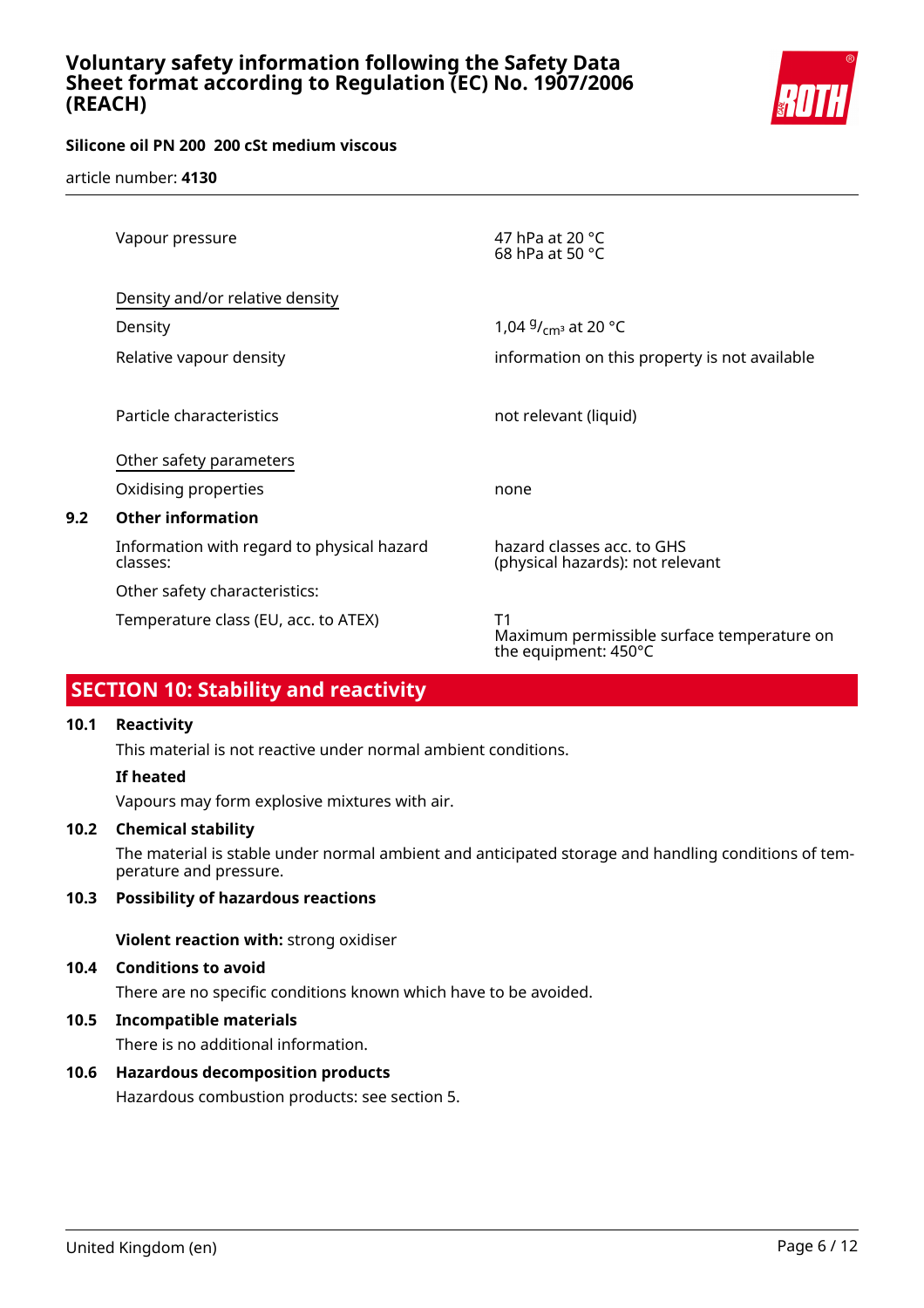

#### **Silicone oil PN 200 200 cSt medium viscous**

article number: **4130**

### **SECTION 11: Toxicological information**

#### **11.1 Information on hazard classes as defined in Regulation (EC) No 1272/2008**

Test data are not available for the complete mixture.

#### **Classification procedure**

The method for classification of the mixture is based on ingredients of the mixture (additivity formula).

#### **Classification according to GHS (1272/2008/EC, CLP)**

This mixture does not meet the criteria for classification in accordance with Regulation No 1272/2008/ EC.

#### **Acute toxicity**

Shall not be classified as acutely toxic.

| <b>Acute toxicity</b> |                 |                            |                |               |               |
|-----------------------|-----------------|----------------------------|----------------|---------------|---------------|
| <b>Exposure route</b> | <b>Endpoint</b> | <b>Value</b>               | <b>Species</b> | <b>Method</b> | <b>Source</b> |
| oral                  | LD50            | $>5.000$ mg/ <sub>kg</sub> | rat            |               |               |

#### **Acute toxicity of components of the mixture**

| Name of substance | <b>CAS No</b> | <b>Exposure</b><br>route | <b>Endpoint</b> ' | Value                  | <b>Species</b> |
|-------------------|---------------|--------------------------|-------------------|------------------------|----------------|
| Polysiloxane      | 68083-14-7    | oral                     | LD50              | $>5.000 \frac{mg}{kg}$ | rat            |

#### **Skin corrosion/irritation**

Shall not be classified as corrosive/irritant to skin.

#### **Serious eye damage/eye irritation**

Shall not be classified as seriously damaging to the eye or eye irritant.

#### **Respiratory or skin sensitisation**

Shall not be classified as a respiratory or skin sensitiser.

#### **Germ cell mutagenicity**

Shall not be classified as germ cell mutagenic.

#### **Carcinogenicity**

Shall not be classified as carcinogenic.

#### **Reproductive toxicity**

Shall not be classified as a reproductive toxicant.

#### **Specific target organ toxicity - single exposure**

Shall not be classified as a specific target organ toxicant (single exposure).

#### **Specific target organ toxicity - repeated exposure**

Shall not be classified as a specific target organ toxicant (repeated exposure).

#### **Aspiration hazard**

Shall not be classified as presenting an aspiration hazard.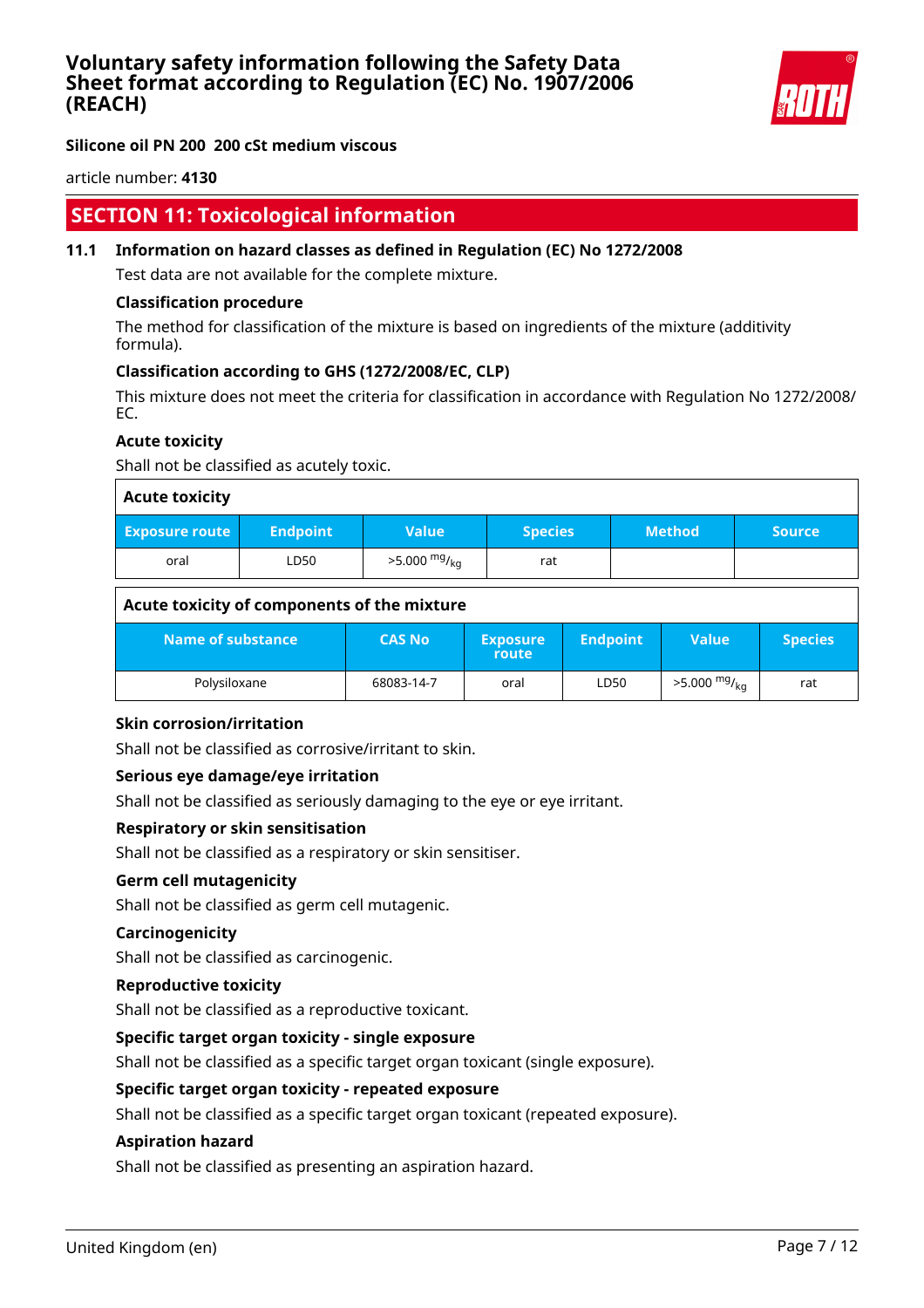

### **Silicone oil PN 200 200 cSt medium viscous**

article number: **4130**

#### **Symptoms related to the physical, chemical and toxicological characteristics**

#### **• If swallowed**

Data are not available.

#### **• If in eyes**

Data are not available.

#### **• If inhaled**

Data are not available.

#### **• If on skin**

Data are not available.

#### **• Other information**

Health effects are not known.

**11.2 Endocrine disrupting properties** None of the ingredients are listed.

### **11.3 Information on other hazards**

There is no additional information.

### **SECTION 12: Ecological information**

#### **12.1 Toxicity**

Shall not be classified as hazardous to the aquatic environment.

#### **Biodegradation**

Data are not available.

- **12.2 Process of degradability** Data are not available.
- **12.3 Bioaccumulative potential** Data are not available.
- **12.4 Mobility in soil** Data are not available.
- **12.5 Results of PBT and vPvB assessment** Data are not available.
- **12.6 Endocrine disrupting properties** None of the ingredients are listed.
- **12.7 Other adverse effects** Data are not available.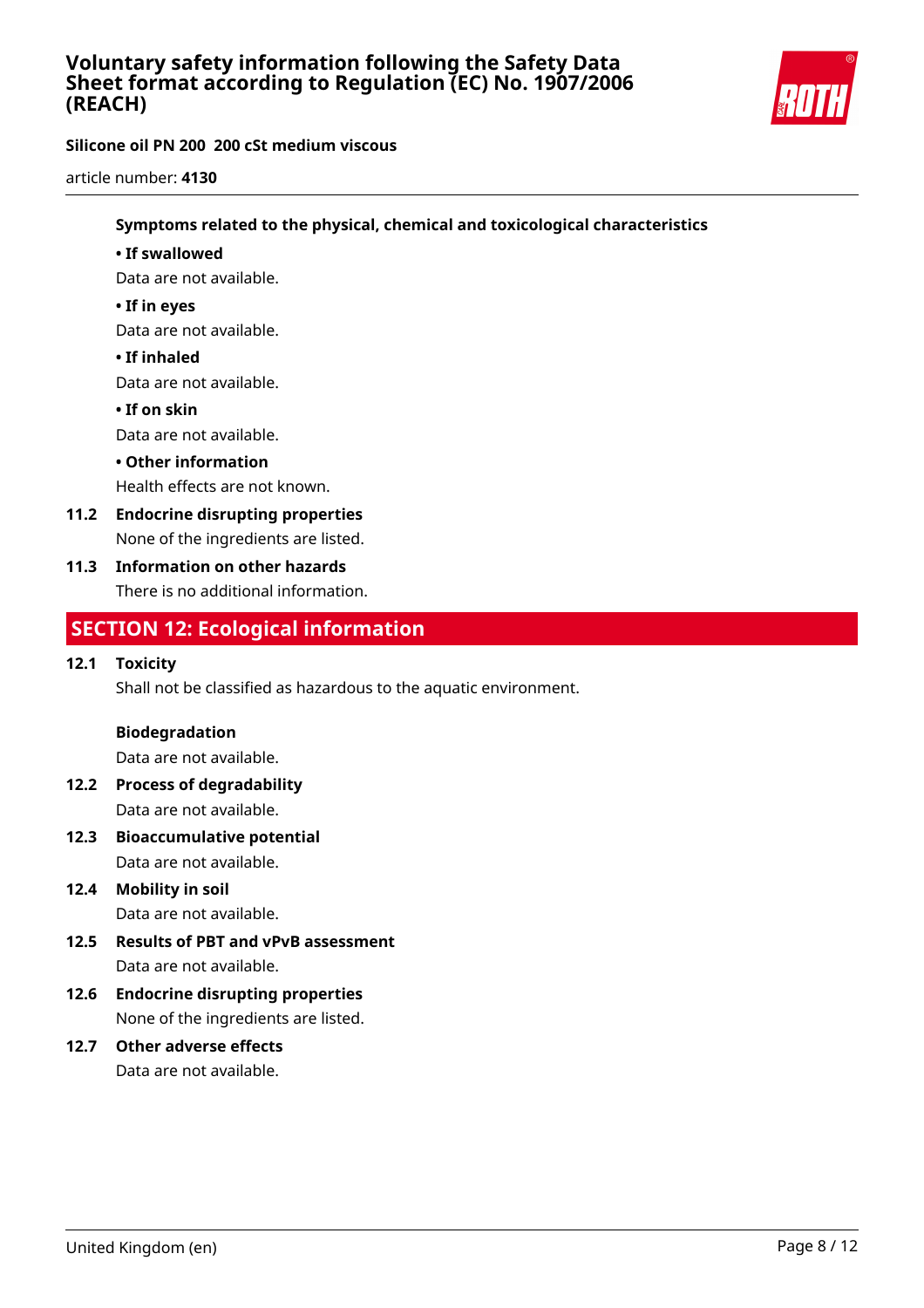

**Silicone oil PN 200 200 cSt medium viscous**

article number: **4130**

### **SECTION 13: Disposal considerations**

#### **13.1 Waste treatment methods**



Consult the appropriate local waste disposal expert about waste disposal.

#### **Sewage disposal-relevant information**

Do not empty into drains.

#### **13.2 Relevant provisions relating to waste**

The allocation of waste identity numbers/waste descriptions must be carried out according to the EEC, specific to the industry and process. Waste catalogue ordinance (Germany).

#### **13.3 Remarks**

Waste shall be separated into the categories that can be handled separately by the local or national waste management facilities. Please consider the relevant national or regional provisions.

**14.1 UN number or ID number** not subject to transport regulations

gerous goods regulations

### **SECTION 14: Transport information**

**14.2 UN proper shipping name** not assigned

- **14.3 Transport hazard class(es)** none
- **14.4 Packing group not assigned**
- **14.5 Environmental hazards** non-environmentally hazardous acc. to the dan-
- **14.6 Special precautions for user**

There is no additional information.

#### **14.7 Maritime transport in bulk according to IMO instruments**

The cargo is not intended to be carried in bulk.

#### **14.8 Information for each of the UN Model Regulations**

#### **Transport of dangerous goods by road, rail and inland waterway (ADR/RID/ADN) - Additional information**

Not subject to ADR, RID and ADN.

### **International Maritime Dangerous Goods Code (IMDG) - Additional information** Not subject to IMDG.

### **International Civil Aviation Organization (ICAO-IATA/DGR) - Additional information** Not subject to ICAO-IATA.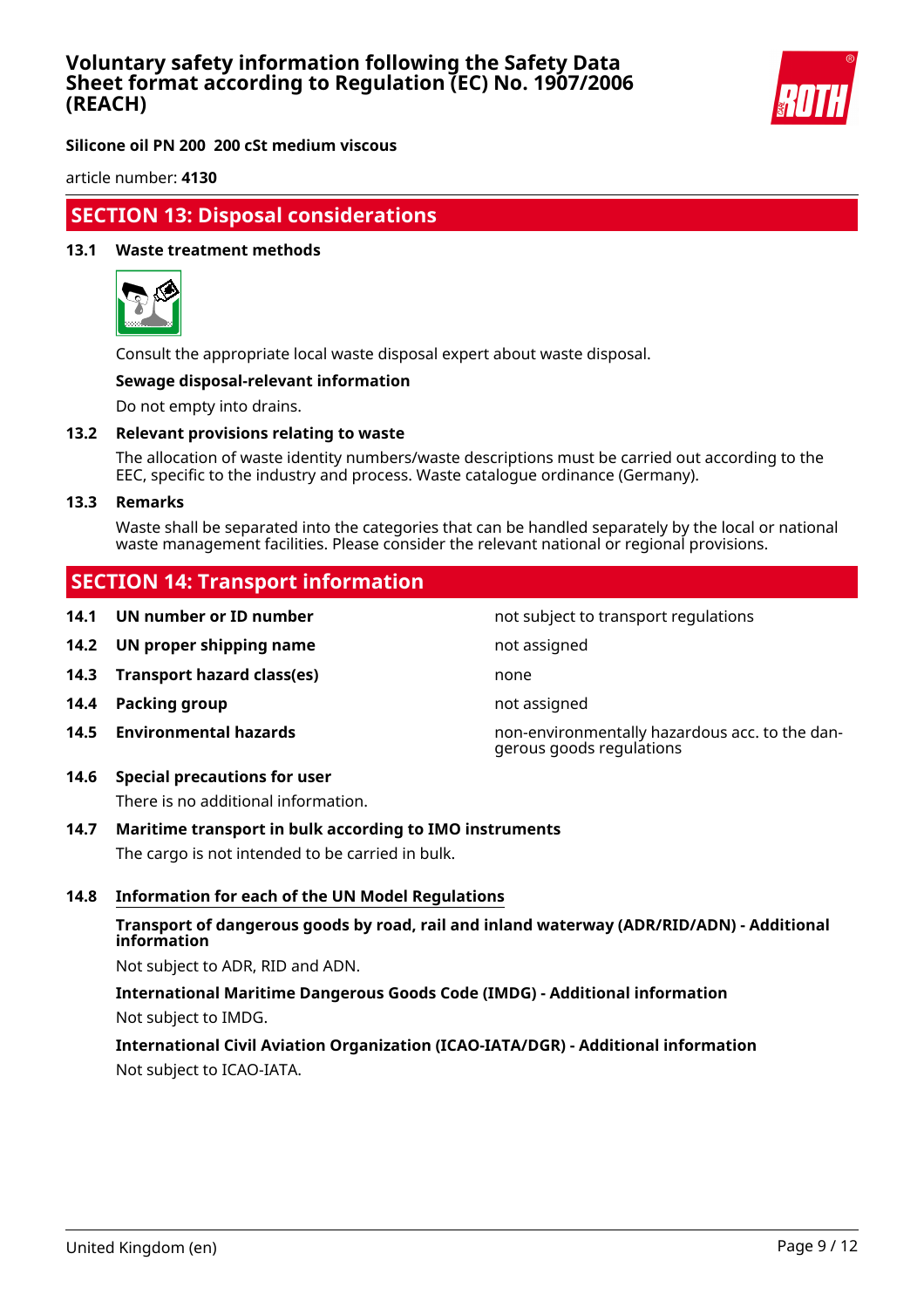

**Silicone oil PN 200 200 cSt medium viscous**

article number: **4130**

## **SECTION 15: Regulatory information**

**15.1 Safety, health and environmental regulations/legislation specific for the substance or mixture**

### **Relevant provisions of the European Union (EU)**

### **Restrictions according to REACH, Annex XVII**

none of the ingredients are listed

# **List of substances subject to authorisation (REACH, Annex XIV)/SVHC - candidate list**

None of the ingredients are listed.

#### **Seveso Directive**

| 2012/18/EU (Seveso III) |                                       |                                                                                                        |              |
|-------------------------|---------------------------------------|--------------------------------------------------------------------------------------------------------|--------------|
| <b>No</b>               | Dangerous substance/hazard categories | <b>Qualifying quantity (tonnes) for the ap-</b><br>plication of lower and upper-tier re-<br>quirements | <b>Notes</b> |
|                         | not assigned                          |                                                                                                        |              |

#### **Deco-Paint Directive**

| <b>VOC content</b> | 0 %    |
|--------------------|--------|
|                    | ت<br>ັ |

#### **Industrial Emissions Directive (IED)**

| VOC content | 99,9%       |
|-------------|-------------|
| VOC content | $1.03999$ / |

#### **Directive on the restriction of the use of certain hazardous substances in electrical and electronic equipment (RoHS)**

none of the ingredients are listed

#### **Regulation concerning the establishment of a European Pollutant Release and Transfer Register (PRTR)**

none of the ingredients are listed

#### **Water Framework Directive (WFD)**

none of the ingredients are listed

#### **Regulation on the marketing and use of explosives precursors**

none of the ingredients are listed

#### **Regulation on drug precursors**

none of the ingredients are listed

#### **Regulation on substances that deplete the ozone layer (ODS)**

none of the ingredients are listed

#### **Regulation concerning the export and import of hazardous chemicals (PIC)**

none of the ingredients are listed

#### **Regulation on persistent organic pollutants (POP)**

none of the ingredients are listed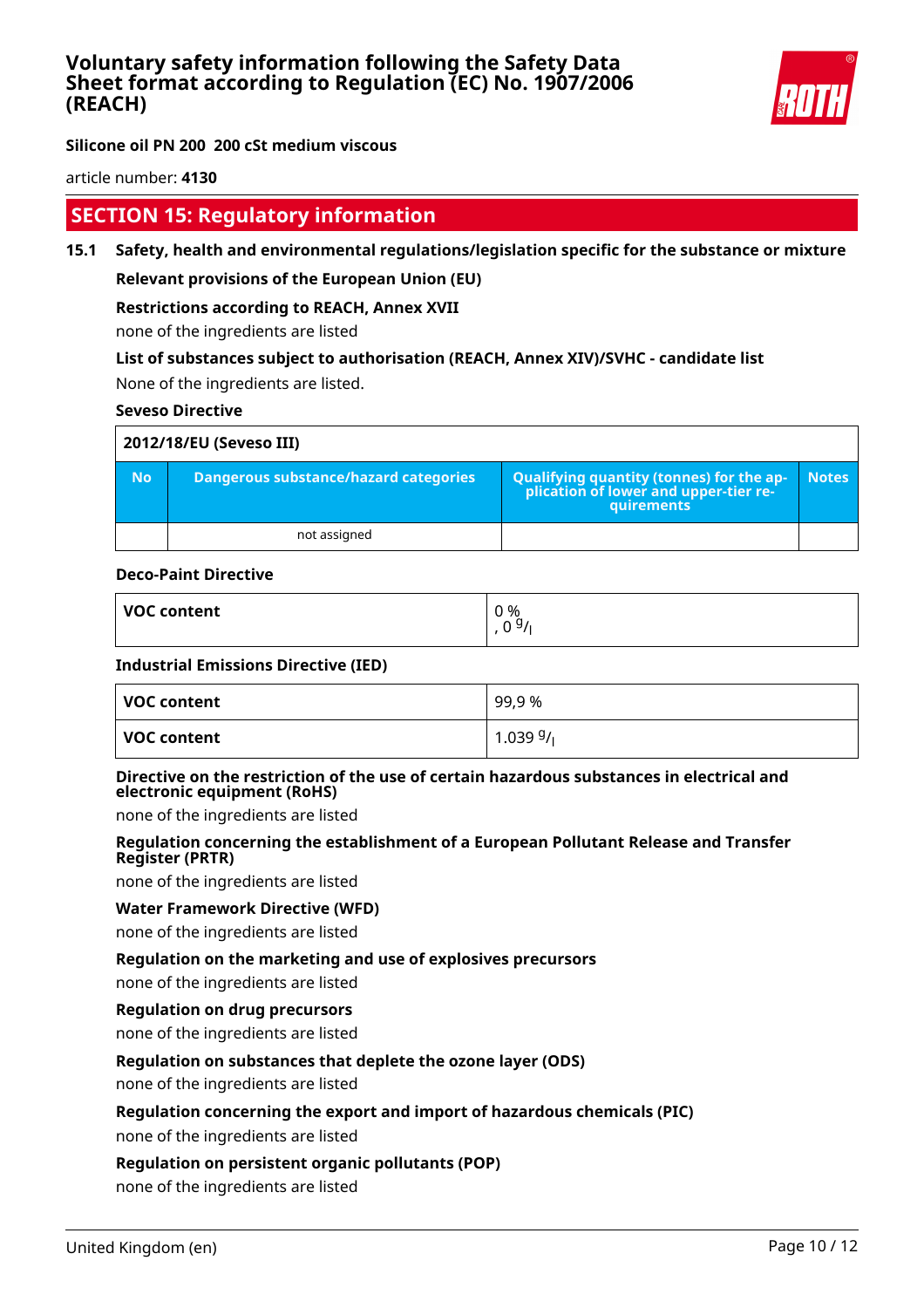

#### **Silicone oil PN 200 200 cSt medium viscous**

article number: **4130**

#### **Other information**

Directive 94/33/EC on the protection of young people at work. Observe employment restrictions under the Maternity Protection Directive (92/85/EEC) for expectant or nursing mothers.

#### **National inventories**

| <b>Country</b> | <b>Inventory</b> | <b>Status</b>              |
|----------------|------------------|----------------------------|
| AU             | <b>AICS</b>      | all ingredients are listed |
| CA             | <b>DSL</b>       | all ingredients are listed |
| <b>CN</b>      | <b>IECSC</b>     | all ingredients are listed |
| <b>KR</b>      | KECI             | all ingredients are listed |
| NZ             | <b>NZIOC</b>     | all ingredients are listed |
| <b>PH</b>      | <b>PICCS</b>     | all ingredients are listed |
| <b>TW</b>      | <b>TCSI</b>      | all ingredients are listed |
| US.            | <b>TSCA</b>      | all ingredients are listed |

#### **Legend**

| AICS  | Australian Inventory of Chemical Substances                             |
|-------|-------------------------------------------------------------------------|
| DSL   | Domestic Substances List (DSL)                                          |
| IECSC | Inventory of Existing Chemical Substances Produced or Imported in China |
| KECI  | Korea Existing Chemicals Inventory                                      |
| NZIoC | New Zealand Inventory of Chemicals                                      |
| PICCS | Philippine Inventory of Chemicals and Chemical Substances (PICCS)       |
| TCSI  | Taiwan Chemical Substance Inventory                                     |
| TSCA  | Toxic Substance Control Act                                             |
|       |                                                                         |

#### **15.2 Chemical Safety Assessment**

Chemical safety assessments for substances in this mixture were not carried out.

# **SECTION 16: Other information**

#### **Abbreviations and acronyms**

| Abbr.         | <b>Descriptions of used abbreviations</b>                                                                                                                                                                                       |
|---------------|---------------------------------------------------------------------------------------------------------------------------------------------------------------------------------------------------------------------------------|
| <b>ADN</b>    | Accord européen relatif au transport international des marchandises dangereuses par voies de naviga-<br>tion intérieures (European Agreement concerning the International Carriage of Dangerous Goods by In-<br>land Waterways) |
| <b>ADR</b>    | Accord relatif au transport international des marchandises dangereuses par route (Agreement concern-<br>ing the International Carriage of Dangerous Goods by Road)                                                              |
| CAS           | Chemical Abstracts Service (service that maintains the most comprehensive list of chemical substances)                                                                                                                          |
| <b>CLP</b>    | Regulation (EC) No 1272/2008 on classification, labelling and packaging of substances and mixtures                                                                                                                              |
| <b>DGR</b>    | Dangerous Goods Regulations (see IATA/DGR)                                                                                                                                                                                      |
| EC No         | The EC Inventory (EINECS, ELINCS and the NLP-list) is the source for the seven-digit EC number, an identi-<br>fier of substances commercially available within the EU (European Union)                                          |
| <b>EINECS</b> | European Inventory of Existing Commercial Chemical Substances                                                                                                                                                                   |
| <b>ELINCS</b> | European List of Notified Chemical Substances                                                                                                                                                                                   |
| <b>GHS</b>    | "Globally Harmonized System of Classification and Labelling of Chemicals" developed by the United Na-<br>tions                                                                                                                  |
| <b>IATA</b>   | International Air Transport Association                                                                                                                                                                                         |